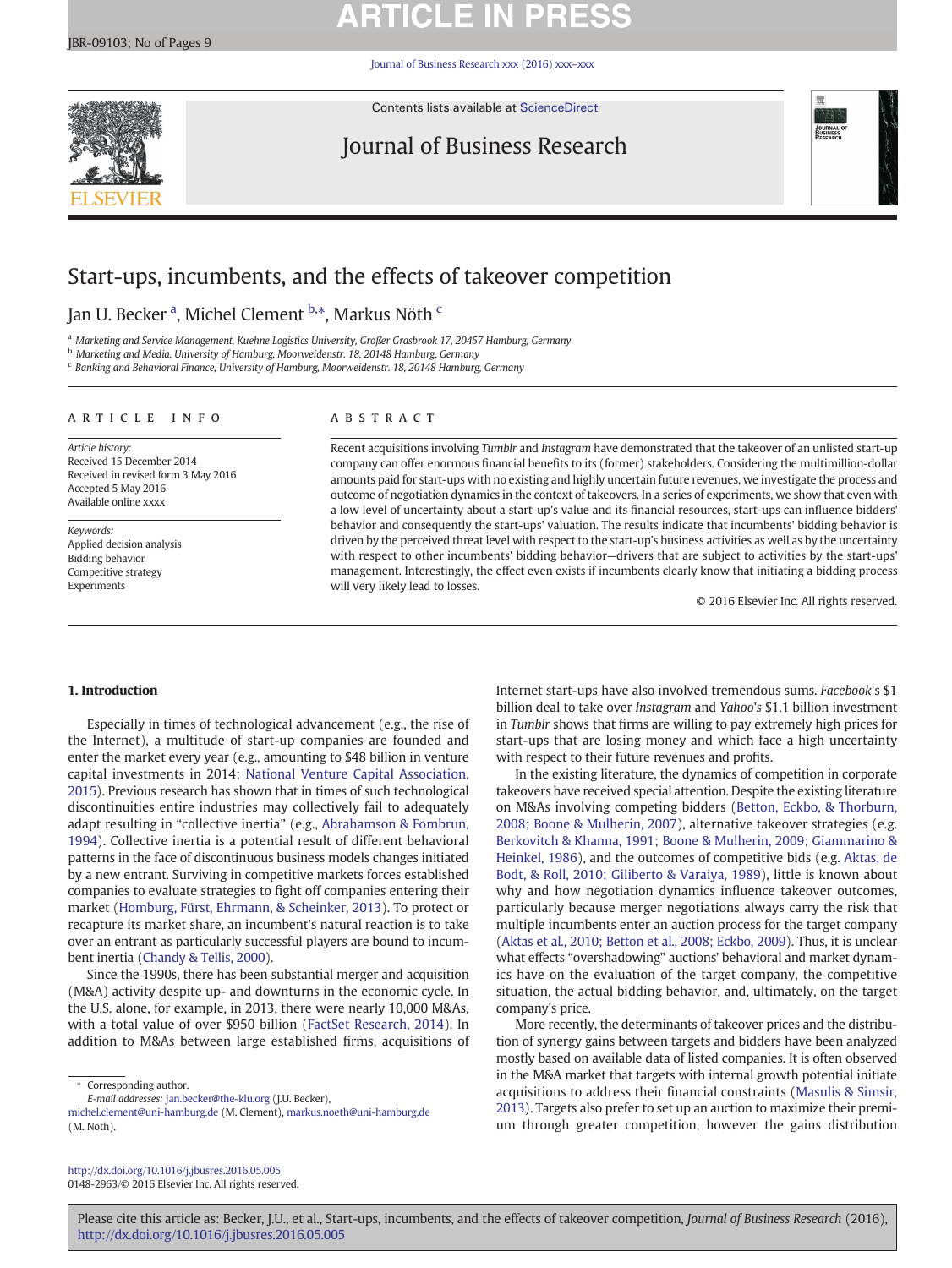between targets and bidders depends on target size [\(Schlingemann &](#page-8-0) [Wu, 2014\)](#page-8-0). This result may depend on the entry decision of invited bidders.

With high uncertainty, targets should prefer auctions compared to negotiations [\(Gentry & Stroup, 2014](#page-8-0)). Even different bidder types, e.g., strategic or financial bidders [\(Gorbenko & Malenko, 2014](#page-8-0)) or private equity ([Roosenboom, Fidrmuc, & Teunissen, 2009\)](#page-8-0) lead to different valuations of targets. Summing up, auctions offered by targets with (severe) financial constraints are common among listed companies and may be even more common among unlisted start-ups due to a high valuation uncertainty. Unfortunately, this empirical data is not available because there are no disclosure requirements of unsuccessful bidders.

Considering that Facebook, Google, and Yahoo have all tried to acquire Tumblr in 2013, our study focuses on how unprofitable, unlisted start-ups can benefit from competition among incumbents. We address the question whether start-ups can implement a business model which deliberately forgoes sustainable profits in order to threaten incumbents' revenues by providing a disruptive service for free (or at very low cost).<sup>1</sup> The ultimate goal of this "born-to-be-sold strategy" is that the incumbent acquires the disruptive start-up.<sup>2</sup> We focus on the sustainability of this strategy and address two research questions: (i) How likely is it that a bidding process is initiated by one or more incumbents even though it is clearly irrational to bid for the start-up? (ii) If a bidding process for the start-up is initiated, we ask how bids evolve in the bidding process, if the number of actual bidders and the level of their bids are unknown?

Our research questions are embedded in a conceptual framework that is based on a two-stage takeover model that captures the process and the outcomes of negotiation dynamics in takeovers ([Betton,](#page-7-0) [Eckbo, & Thorburn, 2009\)](#page-7-0). In order to rule out rational economic or strategic explanations for a corporate takeover, we designed a series of experiments with managers and MBA students that focus solely on the incumbents' competitive behavior. The results indicate that even in case start-ups (or their venture capitalists) do not interfere, uncertainty with respect to other incumbents' bidding behavior leads to suboptimal actions by bidders, resulting in higher prices.

Our findings contribute to the management and entrepreneurship literature because actual or assumed takeover competition has important ramifications. We show how market dynamics and assumptions about competitors' reactions influence incumbents' behavior in favor of corporate takeovers and provide an argument as to why even those companies that appear to lack a business model are being taken over. Considering that the mere competition between incumbents sufficiently explains takeovers indicates the potential for investors to manipulate the M&A process. In case a start-up additionally fuels the diffusion of noisy signals about its value, it mostly increases the likelihood of bidding as well as the levels of bids as other firms are lured into the auction. This herding behavior may lead to even greater competition and therefore increases the perceived threat level of the disruptive start-up. Hence, start-ups are likely to successfully execute their bornto-be-sold strategy.

### 2. Conceptual framework

Similar to the approach of [Betton et al. \(2009\)](#page-7-0), we base our conceptual framework on a two-stage takeover model in which the first stage involves private negotiations of incumbents with a start-up, which might lead to an auction during the second stage. The conceptual framework outlines incumbent companies' options for reacting to the market entry of a disruptive start-up. The framework provides a guideline for our experimental design, as described in the next section.

Our primary assumptions are (i) a start-up with limited resources enters a market that has multiple incumbents; (ii) the start-up increases its customer base due to a superior value proposition (for example, a free service such as the one offered by Instagram); and (iii) it therefore attracts the attention of incumbents as they lose market share.

Such a simplified scenario captures the main features of many markets, particularly online markets. Given the effective and cost-efficient way for companies to innovate is to participate from user innovations [\(von Hippel, 1976\)](#page-8-0), the optimal strategy for an entrant would be to take an intermediate position in the value chain between supply and demand, and to internalize network externalities which, in the digital business, are attached to small marginal costs. A perfect environment for such user-generated value is provided in the Napster example, where the start-up used peer-to-peer communities of interest: Those community-based innovations can be found "off-line" ([Franke & Shah,](#page-8-0) [2003](#page-8-0)), but especially online ([Lerner & Tirole, 2002; von Hippel &](#page-8-0) [von Krogh, 2003\)](#page-8-0). Hence, creating strong (online) communities does not only lead to ever new and inexpensive products, but also to cohesive in-group identification and a clear demarcation to other products brands [\(Armstrong & Hagel, 1996; Muniz & O'Guinn, 2001\)](#page-7-0). Consequently, offering attractive user-generated content that is provided within a community of peers for free ultimately induces a selfaccelerating growth process, often leading to oligopolistic or 'winner takes all' market structures (due to positive externalities, e.g., [Katz &](#page-8-0) [Shapiro, 1986; Farrell & Saloner, 1986; Westland, 1992](#page-8-0)). In this case, the entrant reaches strategic relevance as the incumbents lose market share and revenues.

When faced with this scenario, an incumbent has two options: first, it can attempt to take over the start-up's business and add the start-up's users to its own customer base (analog to [Homburg et al., 2013\)](#page-8-0). An incumbent would benefit by increasing its customer base but would still cannibalize its core business. In fact, changing the business model (e.g., by charging user fees; [Pauwels & Weiss, 2008](#page-8-0)) might reduce losses but also carries the risk of shrinking the customer base. Second, an incumbent can ignore the start-up and thus lose business, at least in the short run. However, due to limited resources and a lack of substantial revenues, the start-up cannot survive in the long run without an investor, and the status quo ante will be restored. Even if it is obvious that the start-up will eventually go bankrupt as a stand-alone company without additional funds, it requires cooperative behavior by all incumbents to "bleed out" the start-up, which is at best difficult to coordinate and at worst illegal.

Because their decisions are interdependent, all incumbents would be better off by ignoring the start-up and eventually restoring the status quo instead of taking over the start-up's business (resembling a N-person dilemma game situation; see [Dawes, 1980\)](#page-8-0). Ignoring a startup also reduces the incentive for others to imitate it; once a start-up has been sold, many imitators will try to repeat the success [\(Economist, 2011\)](#page-8-0). Thus, universal cooperation among traditional

 $1$  While the ultimate goal of viable start-ups is to generate profits, sales growth or more generally a growing customer base have seemed to be more desirable for many start-ups over the last ten years. In the end, however, the subsequent repeated losses will affect the valuation of a company. For example, the stock price of Rocket Internet declined by about 50% in 2015 due to "skepticism about the ability of its many subsidiaries to turn sales growth into profit" ([McCrum, Jackson, & Vasagar, 2015](#page-8-0)).

 $2$  An anecdotal example of a start-up following a born-to-be-sold strategy is Napster. In 1999, music majors were hit hard by Napster, a small US-based company that enabled its users to globally exchange music files. Napster did not charge a fee for the service, or provide any advertising space. Thus, they operated without any obvious business model. Within weeks, millions of users adopted the free service and up- and downloaded hundreds of millions of (copyrighted) music files (RIAA 2000). The major music labels (including the Bertelsmann Music Group, BMG) identified the massive illegal file swapping as one of the main reasons for the sharp decline in music sales [\(Bhattacharjee et al., 2007](#page-8-0)) and, consequently, sued Napster in 2000. At the same time, BMG's mother company Bertelsmann displayed a vivid interest in acquiring Napster, the company that had produced only losses so far and had no viable business model. In interviews with managers of Napster and Bertelsmann (who wish to remain anonymous) about the business model, we were told that Napster and its investors never had the goal to establish a profitable business—they knew about the potential disruptive strategic relevance of the service (and its user base) to the music industry and expected the labels to buy the company off the market to protect their traditional business. Thus, Napster's investors followed a born-to-be-sold strategy.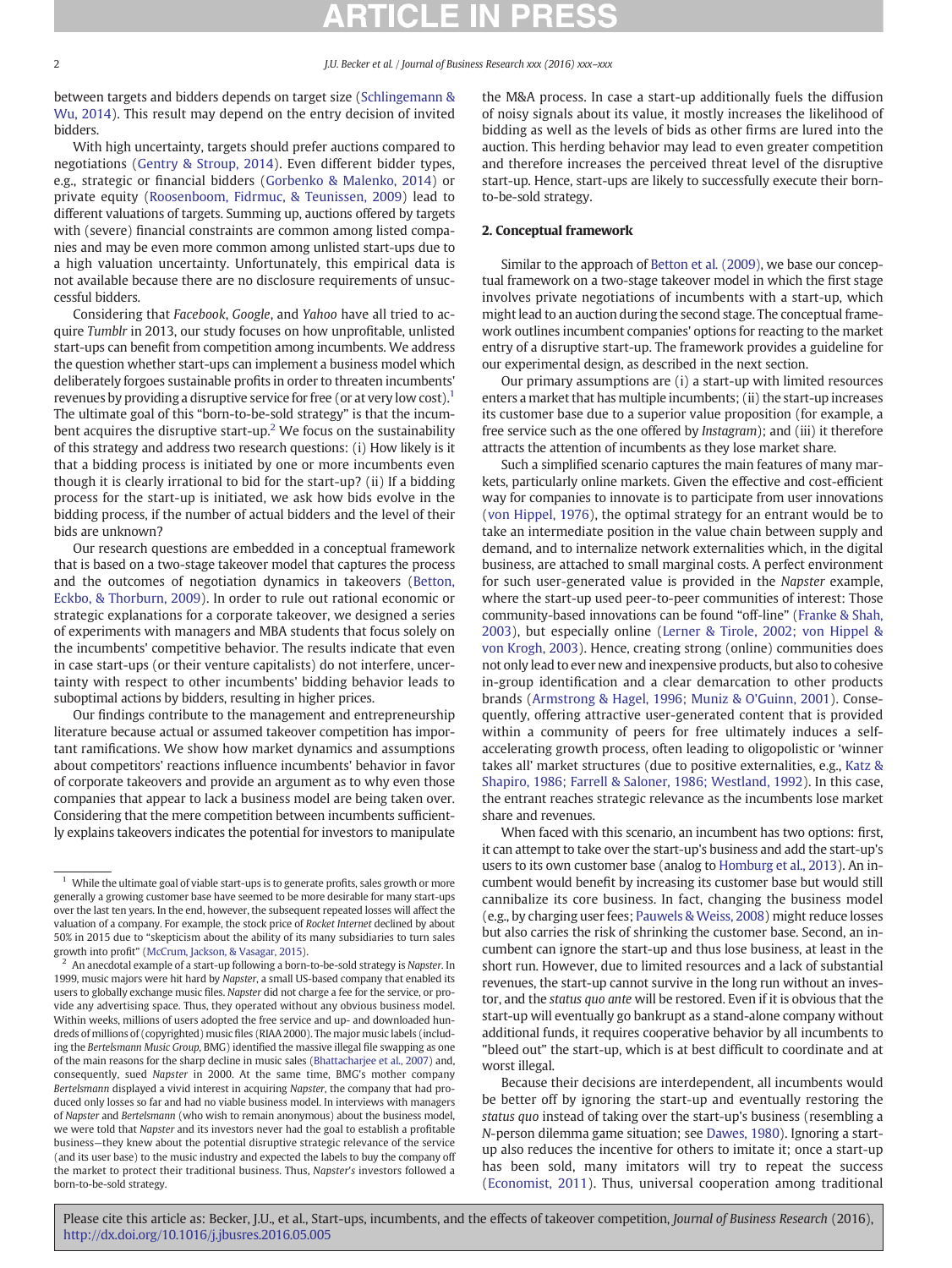players should lead to a higher payoff than individual or universal defection.

However, ignoring a start-up is only a viable option as long as it is likely that the start-up will eventually run out of resources. Because incumbents themselves differ in size and resources, a start-up's growth affects them differently as well—putting smaller incumbents in particular under an increasing financial strain. Additionally, the start-up's success might even attract industry outsiders who only benefit from the user base and brand and do not fear cannibalization. For example, we know from interviews with executives from Deutsche Telekom that Skype was considered to be a prime acquisition target by several telecommunication companies before eventually taken over by eBay. Thus, if one incumbent starts to show interest in a start-up, the payoff function changes and leads to a situation in which bidding for the start-up's business becomes the dominating strategy ([Dawes, 1980](#page-8-0)). The (dilemma) situation cannot be resolved unless each incumbent has reason to believe that the others will not defect and start bidding. Consequently, an incumbent's first-stage considerations already take place in the shadow of an auction ([Eckbo, 2009\)](#page-8-0). Due to uncertainty about a start-up's resources and the behavior of other incumbents, rational incumbents anticipate the potential for competition [\(Aktas](#page-7-0) [et al., 2010](#page-7-0)) and pursue the dominating strategy—namely, bidding on the start-up. The first publicly expressed interest to take over the start-up, however, initiates the second stage, the auction phase. If there is at least one bidder, then the dominating strategy for all incumbents is to compete in the auction. We are interested in studying whether uncertainty about competitors' behavior can cause incumbents to start bidding even in the light of resulting expected losses. This leads to:

Research question 1. How likely is it that a bidding process is initiated by one or more incumbents even though it is irrational to bid for the start-up?

Considering that bid amounts increase with the number of bidders [\(Aktas et al., 2010; Flanagan & O'Shaughnessy, 2003\)](#page-7-0), the chances are high not only that a takeover will occur but also that the start-up will be sold for a considerable price. Because uncertainty leads to failures in judgment [\(Thaler, 1988\)](#page-8-0), even bids that exceed an unlisted start-up's value are not surprising. In this case, the failure in judgment, or winner's curse, is the result of the highest bidder's systematic overestimation of a start-up's value ([Kagel & Levin, 1986\)](#page-8-0). Because this effect increases with the number of bidders [\(Thaler, 1985\)](#page-8-0) and the level of uncertainty [\(Goeree & Offerman, 2002\)](#page-8-0), the whole process gives some of a start-up's stakeholders, such as its investors, an opportunity to influence the outcome of an M&A process in their favor―which creates an open playing field for ethically questionable opportunistic behavior. Indeed, because investors are interested in quick and profitable exits [\(Zider, 1998](#page-8-0)), they may provide (potential) bidders with noisy signals about a start-up's value to ultimately increase bids. $3$  The bids increase as other firms are lured into the auction through their fear of potentially negative external effects that may be brought on by ignoring ongoing talks with the start-up. This herding behavior may lead to even greater competition (and higher prices)—especially when uncertainty about the value of the firm is observed [\(Drehmann, Oechssler, & Roider,](#page-8-0) [2005; Giammarino & Heinkel, 1986\)](#page-8-0). Thus, we are interested in studying the behavior of bidders in the auction which results in:

Research question 2. How do bids evolve in case of an auction if the number of actual bidders and the level of their bids are unknown?

### 3. Experimental study

### 3.1. Experimental framework

To analyze how uncertainty regarding competitors' actions influences incumbents' behavior, we simplify this complex decision problem in a series of experiments. Our experimental study is designed to evaluate a simple situation in which a fixed number of equally sized incumbents face a start-up that threatens the established business model―a situation which has been observed in the case of Napster. The Napster case shows that incumbents must decide whether to acquire the start-up, or not. In reality, all sorts of ex ante explanations exist as to why such deals may be rational. Because these factors are dependent on each incumbent's situation and are therefore almost impossible to measure in the real world, we use an experimental design in which these parameters are fixed and public knowledge. Thus, the valuation and procedural risks as well as the expected pay-offs are common knowledge in our experiment. Further, the experiment's design allows us to focus on (very limited) interactions among incumbents without any verbal communication in a simplified bidding process. By limiting the reasons why participants initiate auctions, the design enables us to study the effect of uncertainty regarding incumbents' behavior. The results may help to assess start-ups' potential to pursue a successful born-to-be-sold strategy.

### 3.2. Study design

In each session, four incumbents, each represented by one participant in the experiment, are confronted with an emerging start-up company. Because we are interested in incumbents' behavior, the start-up's value distributions over time, its effect on incumbents' values, and the start-up's reaction to incumbents' bids are exogenously given and are public knowledge (see the instructions in [Appendix A\)](#page-6-0). Because the start-up cannot reject any bids, the experimental setting ensures that the start-up will sell to the highest bidder. Moreover, it is also known that the start-up will go bankrupt and leave the market unless it is bought within the three periods comprising the experiment. This information is also public information, and all of the incumbents are identical ex ante. No additional public or private information on the start-up's value or the incumbents' bids is distributed after the original information has been released. Thus, we remove uncertainties about  $(i)$  market development, (ii) outside bids, and (iii) heterogeneous information about the start-up's value.

As described in the conceptual framework, the experiment consists of up to two stages as shown in [Fig. 1](#page-3-0). In Stage 1, all incumbents are asked (in a maximum of) three periods whether they would like to request an auction to determine the start-up's selling price or whether they want to ignore the start-up.<sup>4</sup> If at least one incumbent calls for an auction, then all incumbents move to Stage 2 and participate in the auction,<sup>5</sup> otherwise the next period begins. As long as no incumbent requests an auction, incumbents' values are certain but decreasing (see Table  $1$ ).<sup>6</sup>

As shown in [Table 1](#page-3-0), each subject's budget  $w_t$  is reduced in every period to reflect the start-up's steady growth and the incumbents' subsequent losses of market share. Simultaneously, the economic value of the start-up is increasing but uncertain. This accounts for the start-up's growing user base and the uncertain sustainability of its business model. Thus, the start-up's value  $x_t$  is randomly drawn from the uniformly distributed interval  $[\underline{X}_t; X_t]$  and represents its common

The authors were told in interviews with managers that investors may leak the existence of new, interested parties to systematically increase the uncertainty about competitors' bidding behavior. [Fassin \(1993\)](#page-8-0) has described the problems of inside information and confidentiality as major ethical issues for venture capitalists.

<sup>&</sup>lt;sup>4</sup> When incumbents enter Stage 2, they do not receive any additional information. It is only revealed that at least one incumbent requested an auction.

We allowed all incumbents to participate in the auction for two reasons: first, this is common practice in the market and, second, this design element removes potential first-mover advantages from the bidding process.

<sup>6</sup> Because all incumbents initially have the same value, their value changes in the same way, i.e., all incumbents have the same value during a specific period.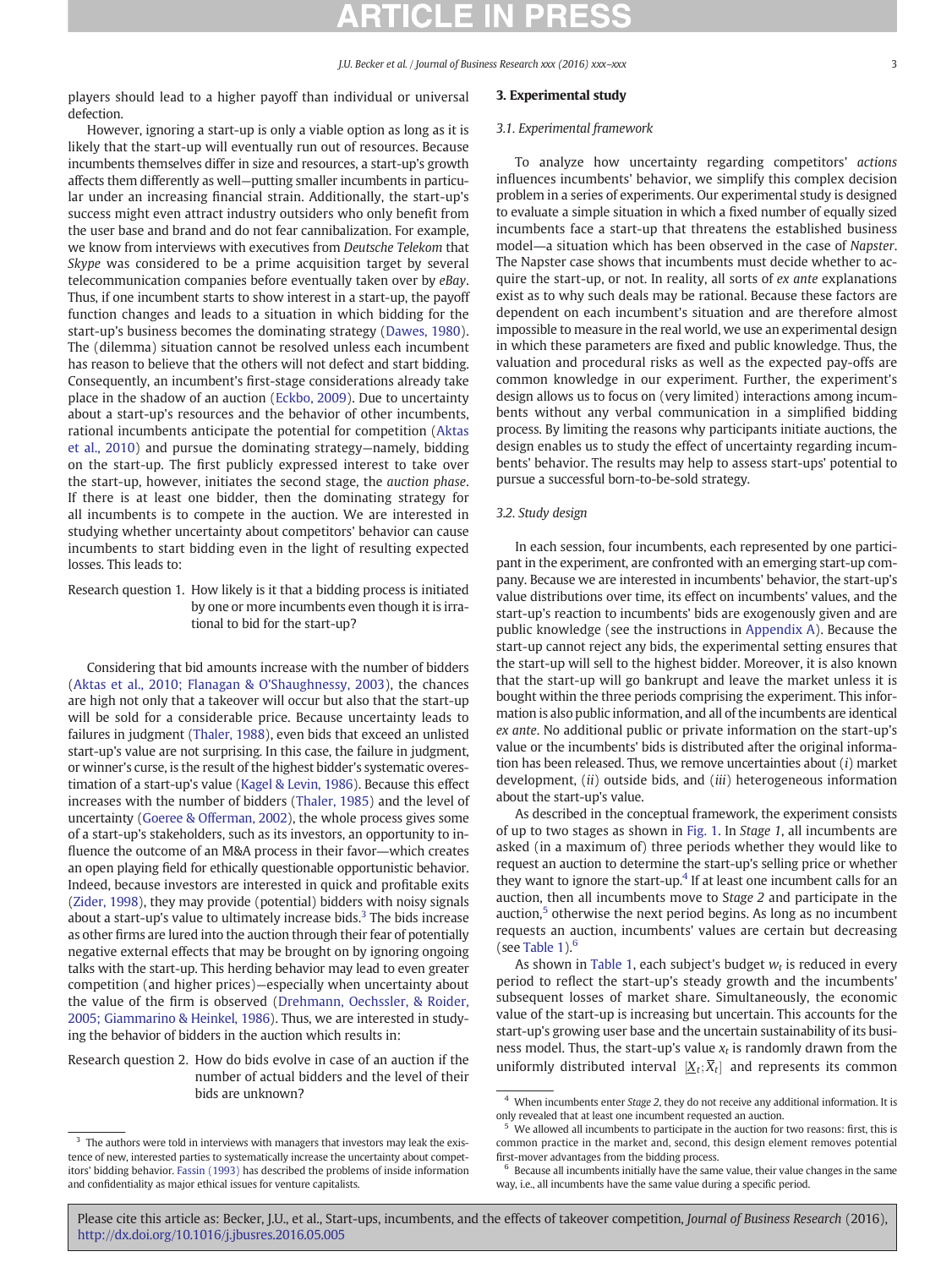<span id="page-3-0"></span>

Fig. 1. Structure of the experiment.

value [\(Goeree & Offerman, 2002; Kagel & Levin, 1986](#page-8-0)). This information is public knowledge, too.

If no incumbent requests an auction in three periods, every incumbent receives  $w_3$ , i.e.,  $\in$  5 ( $\in$  50) for every student (manager). If an auction is requested in period i, a first-price auction (Stage 2) begins and all subjects are asked to simultaneously submit sealed offers. Note that there is no incentive (such as a first-mover advantage) to request an auction because all participants face the same situation at the start of an auction regardless of whether they requested it or not.7 The minimum bid is € 1 (approx. US\$ 1.30) for students and € 10 for managers.<sup>8</sup> The maximum bid is limited to the remaining budget and is equal for all subjects. There is no obligation to submit a bid. However, if an auction has been initiated, it is rational to submit at least the minimum bid because winning the auction with the minimum bid always yields an equal or higher value than abstaining from the auction ( $w_i$  –  $1 + X_t \ge d_i$ ). After each bidding round, only the existence of one or more (binding) bids is publicly announced: to reflect the usual nondisclosure agreements between negotiating parties, neither the number of bids nor the highest bid are publicly revealed. The auction ends when no new bids are made [\(Abbink et al., 2005\)](#page-7-0) or after a maximum of three auction rounds. In the event that two or more bids are tied, the winner is chosen randomly. The winner of the auction receives  $P = w_t - bid + x_t$  $(t = 1, 2, 3)$ . Note that  $w_t$  is always larger than  $w_t - 1 + E(x_t)$ , even when comparing  $w_3$  to requesting an auction and submitting the minimum bid in Period 1:  $w_1 - 1 + E(x_1)$ . The three incumbents who do not acquire the start-up receive  $d_i$ ; e.g., an auction requested in Period 3 yields  $d_3 = \epsilon$  2 for student participants (all payments are multiplied by a factor of 10 for managers). Because the expected value when winning the auction with the minimum bid  $(E(P) = w_t - 1 + E(x_t))$ is always less than the certain value after waiting three periods ( $w_3 = \epsilon$  5.00) and decreasing over time (periods), it is rational to not request an auction but to wait until the start-up goes bankrupt after Period 3 instead, assuming that all incumbents are not risk-seeking. Moreover, all incumbents can participate in the auction regardless of whether they requested it.

By design, the only reasons that a subject should request an auction are the behavioral uncertainty generated by fellow incumbents and/or a desire for competition. To control the level of threat that evolves from non-cooperative behavior, we asked the subjects to report their

We introduced a time limit for the auction request to limit the duration of a session. This time limit was rarely reached and resulted in inactivity by default. This default helped incumbents to sit out the game changer's threat.

subjective threat levels in each period (on a 5 point Likert scale; "not threatening"–"existence-threatening") before their decision to request an auction. Based on these threat levels, we identify participants whose behavior was influenced by the anticipated actions of fellow incumbents. Because all of the subjects have access to the same resources and information, the only threat results from not trusting competitors to cooperate in the long run and rescue the start-up from bankruptcy by investing. Because participants realize the highest (expected) values if they request the auction in Period 1, it is rational to do so right away (a preemptive behavior of sorts; [Fishman, 1989; Levin & Peck, 2003](#page-8-0)). In this case, the (seemingly risk-seeking) subjects start the auction just to see whether they can obtain the start-up for a bargain, but they would not place any bids above the start-up's real value. Subjects with this strategy can be identified because they would request an auction in Period 1 without wanting to win the auction at all costs. However, subjects with a desire for competition would definitely try to win the resulting auction.

Overall, our research questions cannot be tested using real-world data because  $(i)$  the necessary data are not available;  $(ii)$  the bidding process is usually not sufficiently structured to test the propositions; and (iii) uncertainties exist with respect to the (decreasing) value of incumbents and the start-up. In contrast, our experiment allows us to track all of the incumbents' actions (i.e., auction requests and bids).

#### 3.3. Participants

To answer the research questions experimentally, we recruited 108 MBA students from two German universities via advertisements asking for volunteers to participate in a decision-making experiment, with payoffs contingent upon performance. To assure the outside validity of

| Table 1                         |  |
|---------------------------------|--|
| Payoff values (in $\epsilon$ ). |  |

| Period | W <sub>t</sub> | d.   | $X_{t}$ | $\overline{\mathrm{X}}_\mathrm{f}$ | $E(x_t)$ | $W_t - 1 + E(X_t)$ |
|--------|----------------|------|---------|------------------------------------|----------|--------------------|
|        | 6.00           | 3.00 | $-2.00$ | 1.50                               | $-0.25$  | 4.75               |
|        | 5.50           | 2.50 | $-2.00$ | 2.00                               | 0.00     | 4.50               |
|        | 5.00           | 2.00 | $-2.00$ | 2.50                               | 0.25     | 4.25               |

Note:  $w_t$  is the current value of the incumbent if no auction is requested, i.e. without any auction request, incumbents receive € 5 at the end of a session. If an auction is requested in period t, all incumbents not winning the auction have a reduced value of  $d_t$  that is also their  $ex$  ante budget constraint for the auction. The start-up has a value in period  $t$  that is uniformly distributed between  $\underline{X}_t$  and  $\overline{X}_t$ . The minimum bid is  $\epsilon$  1 ( $\times$  10 for managers). Payoff values for managers have to be multiplied by 10.

The minimal bid increment is  $\in$  0.10 ( $\in$ 1.00) for students (managers).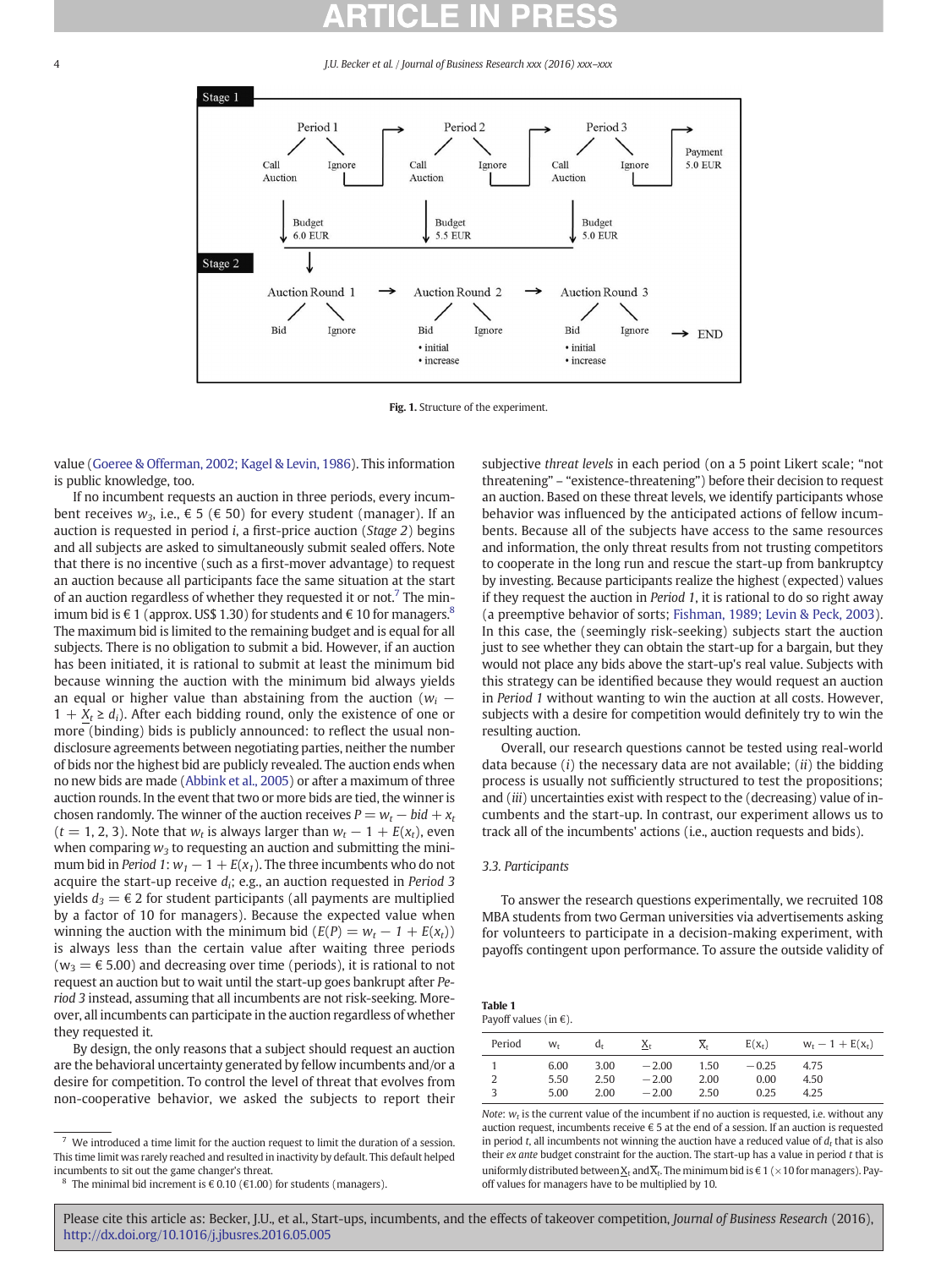the experiment, we recruited 40 managers who work in the M&A departments of five international companies in the telecommunications  $(n = 8)$ , media  $(n = 12)$  and E-Commerce retail industries  $(n = 12)$ , along with managers who work for a leading strategy consulting firm  $(n = 8)$ . All of the manager sessions were conducted on the premises of their respective companies. Experiments were conducted with either only students or only managers. With respect to the demographics of the experimental subjects, 53% (80%) of the students (managers) are male, with an average age of 25 (32) years (sd: 2.8 (6.5)).

We provided each subject with hard copies of the experiment instructions, which explain the scenario and the incentive scheme in detail (see [Appendix A\)](#page-6-0). Furthermore, the instructions were read aloud to students or managers to assure identical information levels for all subjects. To verify whether they understood the structure of the game and the payment consequences, the subjects were asked to rate their understanding of the experiment (1–5 point scale "I don't understand anything" to "I understand every aspect") and to calculate the expected values for two different scenarios (see [Appendix B\)](#page-7-0). Subjects were only allowed to participate in the experiment if they formulated correct answers and solutions to questions 2, 3, and 4. The mean selfassessed level of understanding is 4.42 (4.08) with a standard deviation of .60 (.66), implying that the subjects' decisions did not result from confusion.

Four subjects, who were not allowed to communicate with each other, participated in each 45-min session. After the experiment, subjects received an individual payoff in addition to a show-up fee (€ 2 for students and € 20 for managers). Even in the worst-case bidding scenario, the participant's overall payoff could not be negative—the winning bid was constrained by the available funds  $w_t$ ; the minimum value of the start-up was  $\epsilon$  – 2 ( $\epsilon$  – 20) and thus could be paid using the show-up fee.

### 3.4. Results

In line with [Drehmann et al. \(2005\)](#page-8-0), we find that students and managers do not significantly differ in their behavior: Managers show a slightly more aggressive behavior with respect to how often they request auctions (1.8 vs. 1.4 requests (sd: 0.88; 0.57)), how early they do (in Period 1.20 vs. 1.36 (sd: 0.61; 0.69)), and how high they bid (2.41 vs. 2.20 mean highest individual bid (sd: 0.96; 1.01)). However, their actual payment is not significantly different after taking the payment factor of 10 into account; it is only slightly higher for managers because they almost always request an auction during Period 1 (see Fig. 2). Because both groups show no significant differences, we continue by reporting the combined results.

To address RQ1 where we ask about the likelihood of incumbents initiating an auction, we need to analyze auction requests by period. As mentioned above, it is rational to cooperate and not request an auction since doing so reduces the welfare of all participants and does not exclude other incumbents from bidding. More specifically, requesting an auction never increases the expected payoff—either for the auction initiator or for the other incumbents. As shown in Fig. 2, all incumbents decided to cooperate and ignore the start-up over all 3 periods in only 2 out of the 37 sessions (5.2%). In the vast majority of sessions, subjects requested an auction and reduced their welfare: The mean payoff was  $\in 2.86$  (minimum:  $\in -1.50$ , maximum:  $\in 5.50$ , sd: 0.99; managers' payoffs:  $\times$ 10; excluding the show-up fee), as opposed to a possible € 5.00 if no auction was requested. Despite the obvious experimental setting, the subjects did not cooperate by ignoring the start-up.

However, not all subjects behaved alike. A detailed analysis of individual auction requests shows that approximately 60% of all of the auctions were only initiated by one incumbent (see first column in [Fig. 3](#page-5-0)). On average, 2.5 incumbents were willing to cooperate, but they were lured to compete in the auction (Stage 2). Subjects requesting an auction preferred to do so in Period 1 (28 out of 35 sessions). Both results lead to the preliminary conclusion that (on average) incumbents do not behave irrationally, but may fear to be lured to compete in an auction in a later period. To test how much the participants trust their competitors to cooperate, we analyzed the individual threat levels. Although all participants received the same information, their individual interpretations and subjective threat levels varied. The results show that threat levels in Period 1 ( $r = .22$ ,  $p < 0.01$ ;  $n = 148$ ), Period 2  $(r = 0.37, p < 0.05; n = 36)$ , and Period 3  $(r = 0.43, p < 0.05; n = 24)$ are significantly correlated with auction requests. Hence, we find that higher subjective threat level indeed increase the likelihood of an auction request and decrease the likelihood of cooperation.

To distinguish between two possible reasons for requesting an auction, we analyze the relationship between auction requests and subsequent bids. If the main reason for requesting an auction is to preempt



*Note:* An auction is started if at least one incumbent requested the auction. If an auction is started in *Period 3* this implies that no requests had been submitted in Periods land 2 and at least one incumbent requested an auction in Period 3

Fig. 2. Number of auctions started. Note: An auction is started if at least one incumbent requested the auction. If an auction is started in Period 3 this implies that no requests had been submitted in Periods 1 and 2 and at least one incumbent requested an auction in Period 3.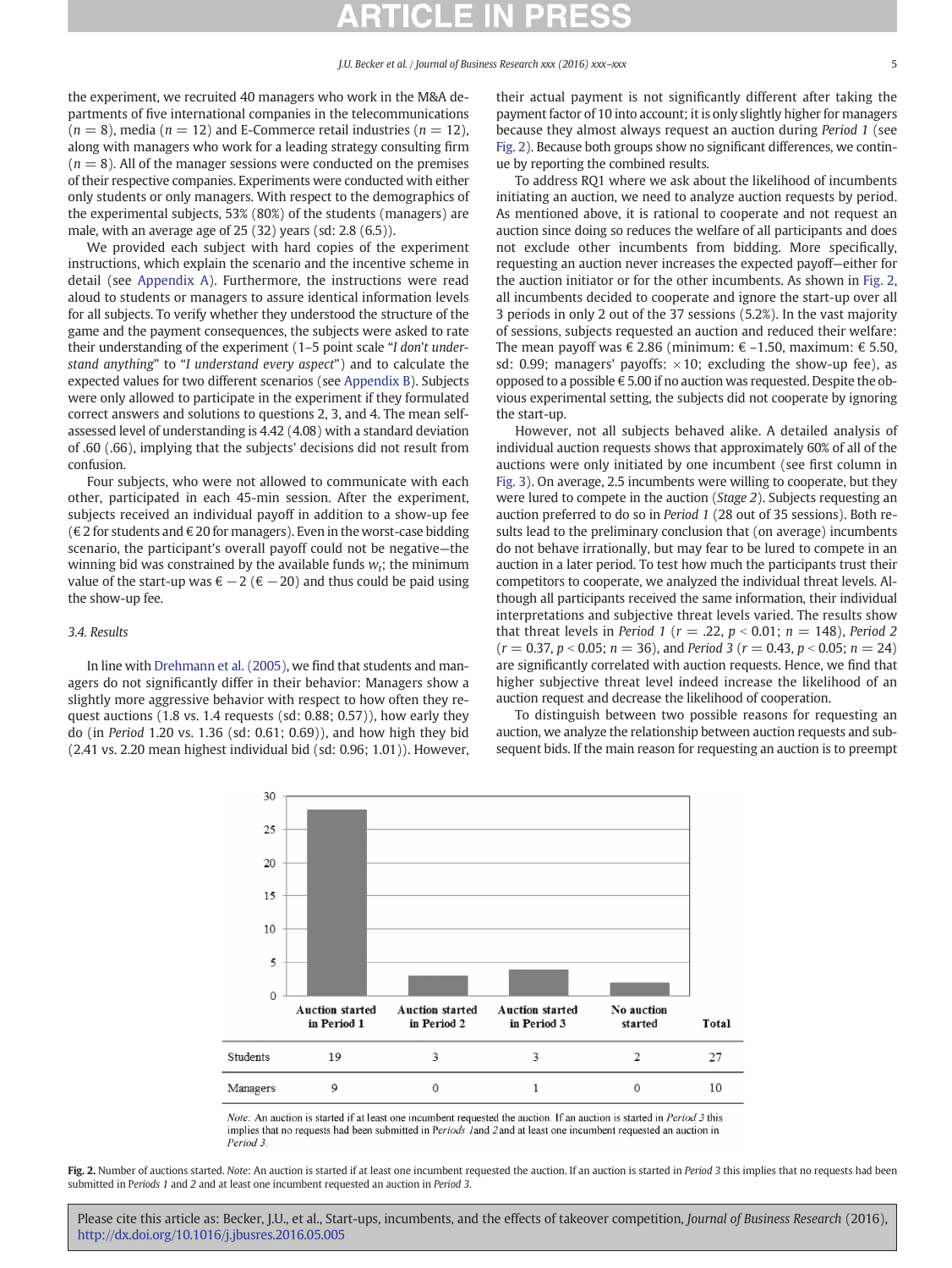<span id="page-5-0"></span>

Note: In two sessions, no auction was requested and thus we observe bids only in  $n=35$  sessions.

Fig. 3. Number of auctions requested by number of incumbents. Note: In two sessions, no auction was requested and thus we observe bids only in  $n = 35$  sessions.

other incumbents' auction requests, we assume that the requesting incumbent does not want to win the auction under all circumstances. However, the desire for competition should motivate an incumbent to make the highest bid in an auction regardless of its economic consequences; i.e., we would observe a winner's-curse type of behavior. In addition, subjects are more likely to increase their bids in subsequent auction rounds if they have a desire for competition. Thus, auction requests and winning bids should be positively related and bid revisions are more frequent.

However, we find mixed results for the relationship between auction requests and bidding behavior. Only 13 of the 53 subjects (approx. 25%) aggressively requested an auction, i.e., their highest bids exhibit risk-seeking. Because 14 of the remaining 95 subjects were risk-seeking in the auction (even though they did not request it), a desire for competition is not the only reason to request an auction. Regarding preemptive behavior, it is obvious that subjects substantially overestimated the propensity of their competitors to call an auction; withholding their own auction requests would have reduced the probability of an auction to less than 50% (on average, only 1.5 subjects per session requested to start an auction).

In RQ2, we ask about how incumbents' bids evolve during the auction rounds if the number of actual bidders and the level of their submitted bids are unknown to each bidder. If an auction has been requested, incumbents should submit their bids in the first round. As shown in Fig. 4, 84.3% of the participants submit a bid in the first round. Although competitive behavior may determine the decision of whether to bid in an auction, it should not influence the size of the bid. Increasing a bid in subsequent rounds is however not rational given that no additional relevant information is released—neither information regarding the highest bid (or any other bid) nor the number of participating bidders.



Note: Values indicate the percentage of participants that placed a bid in the three rounds of the 35 auctions; n=140 ( $n_{\text{students}}$ =100;  $n_{\text{managers}}$ =40).

Fig. 4. Percentage of bidding participants. Note: Values indicate the percentage of participants that placed a bid in the three rounds of the 35 auctions;  $n = 140$  ( $n_{\text{students}} = 100$ ;  $n_{\text{mandgers}} = 40$ ).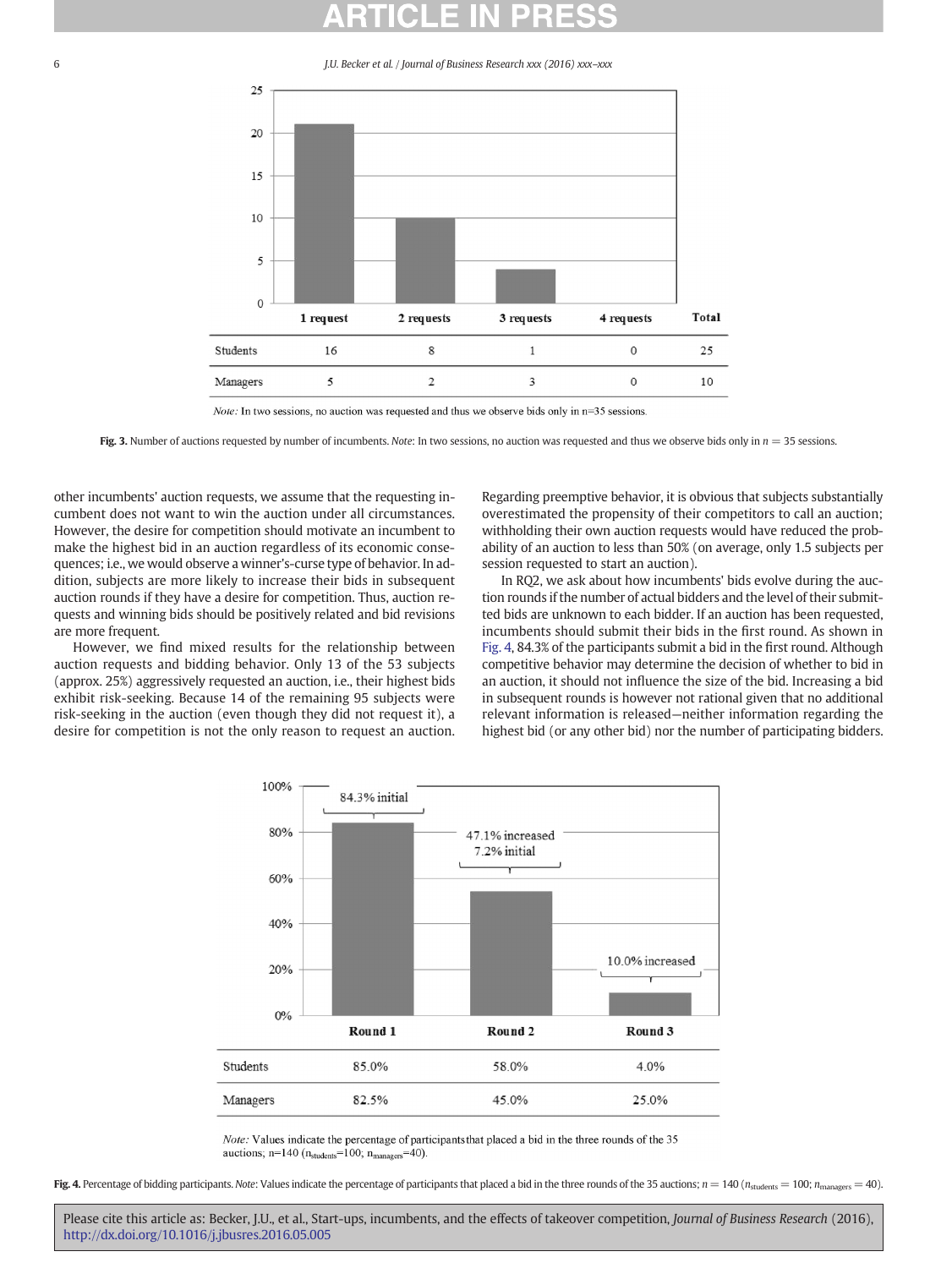<span id="page-6-0"></span>As a result, incumbents cannot update their expectations, which may lead to a higher bid only on the basis of changing preferences over time, not because there is any additional information.<sup>9</sup> However, 47.1% of the first round bids increased in Round 2 (10.0% increase in Round 3), even though subjects had not received additional information. On average, bids increased by 30% from Round 1 to 2 ( $n = 66$ , sd: 0.38) and by 8% from Round 2 to 3 ( $n = 7$ , sd: 0.06). The increases in bids resulted from competition among the subjects (the same applies to the 7.2% of the subjects who started bidding only in Round 2).

To analyze whether the monetary value of incumbents' bids is related to the perceived level of threat, we estimated an OLS regression model. Here, we used each person's maximum bid as the dependent variable. As independent variables, we used  $(i)$  the individual perceived threat level of the last period;  $(ii)$  a dummy variable indicating whether the person had requested the auction or not; and (iii) a dummy variable indicating a student vs. manager participant. We find that the monetary value of a bid is significantly influenced by the individual threat level (regression coefficient of 0.20, standard error  $= 0.10$ ,  $p < 0.05$ ). The two other variables show no significant impact. The results show that the level of perceived threat does not only influence the likelihood of auction requests, it also induces higher bids.

By controlling for other explanations in our experimental design, our findings show that although individual incumbents know that a startup has limited resources and will eventually vanish, an auction is initiated in the majority of sessions in the experiment. As shown by the high threat levels, the subjects feared that their competitors would not cooperate and, thus, would ultimately keep the start-up alive. Anticipating competitors' sub-optimal behavior, incumbents' best response is to request an auction in Period 1. Threat levels not only lead incumbents to initiate auctions but also influence bidding behavior—bid values increase with increased threat levels.

### 4. Discussion

This study contributes to the existing literature on M&As by providing insights into the role of competition in dynamic takeover behavior of start-ups. In a series of experiments that address our two research questions, we show that despite an obvious lack of reasons for taking over an unprofitable start-up company, uncertainty about competitors' reactions leads to auctions and, subsequently, to takeovers. This effect can be observed even if incumbents are aware that initiating a bidding process for the start-up will very likely lead to individual losses. Consequently, we find support for the fact that unprofitable start-ups may well pursue a successful "born-to-be-sold" strategy and achieve a profitable exit.

Relying on a conceptual framework that we apply to an online market setting, we find substantial opportunities for strategic behavior by start-ups' investors that may lead to severe outcomes for incumbents. Specifically, the targeted diffusion of noisy signals about a start-up's value increases the likelihood of bidding as well as the levels of bids as other firms are lured into the auction. The resulting behavior may lead to even greater competition and therefore increases the perceived threat level of the start-up. The uncertainty with respect to a start-up's value, its financial resources, and, of course, potential competitors' reactions suffices as catalyst for a takeover. This implies that a start-up's stakeholders, such as venture capitalists, may strategically influence the M&A process in their favor [\(Kesner, Shapiro, & Sharma, 1994](#page-8-0)). Specifically, such investors may use information asymmetry to systematically leak information about competitors and their intentions (for example, via blogs such as *[techcrunch.com](http://techcrunch.com)*) to actually increase incumbents' uncertainty ([Fassin, 1993](#page-8-0)). Understandably, investors would use such hidden actions based on the asymmetrically distributed

information to maximize their self-interest (namely, a quick and profitable exit; [Zider, 1998\)](#page-8-0) to the disadvantage of the incumbents [\(Schnebel & Bienert, 2004\)](#page-8-0).

It is not new for a founding company to operate solely under a strategy of being taken over. In the 1800s, Standard Oil built its monopoly on acquiring competing refineries that were intentionally founded for that purpose [\(McGee, 1958](#page-8-0)). However, online environments make it easier to execute this strategy as the economics of network externalities play a major role in the online business by increasing the likelihood for entrants to grow on a fast scale threatening current market leaders by simply destroying their business model. In recent years, a considerable number of technology-based start-ups such as Instagram, Skype, and Tumblr have successfully entered the market with free services that have attracted millions of users. Given their free superior service, their success is not surprising [\(Blodget, 2013; Carlson, 2012\)](#page-8-0). Moreover, despite the fact that these companies had few tangible assets, marginal revenues, little or no profits, and no business model that might promise future profits, they were taken over by incumbents after negotiations that included competitive bids, such as NewsCorp's \$580 million investment in MySpace, Facebook's \$1 billion deal to take over Instagram, Yahoo's \$1.1 billion investment in Tumblr, Google's \$1.65 billion investment in Youtube, and eBay's \$2.6 billion investment in Skype. The anecdotal evidence not only supports this study's conclusion that competition and uncertainty stimulate M&As but also indicates that a start-up does not even need a sustainable business model to be taken over by incumbents.

Although the results of our experiment with students and managers provide evidence that behavior uncertainty among incumbents might lead to high payoffs for investors in start-ups, there are some limitations of our study that present opportunities for further research. First, we tested our conceptual framework in an experimental setting designed to eliminate alternative influences besides competitive behavior. While this approach helped our contribution by revealing the effect of competition alone, it certainly neglects further important factors that might influence the bidding behavior, e.g., competition for a start-up share in a new valuation round. Further research could extend this study's finding by investigating the implications further real-life attributes. Second, since we observed the incumbents' behavior without verbal communication, it would be interesting to investigate the outcome in a case of intentional strategic bidding behavior by incumbents (for example, bidding intended to systematically harm competitors). Third, knowing that the born-to-be-sold strategy promises a viable option even for unprofitable start-ups to realize an exit, future studies could extend research regarding the entrepreneurs' motivations.

Despite these limitations, this study has provided initial insights about why and how negotiation dynamics influence takeover outcomes. We find that start-ups can successfully follow a "born-to-be-sold" strategy by initiating a bidding process among incumbents. However, we hope that the results of this study will help incumbents to act thoughtfully before they are being lured into the bidding process by start-ups.

#### Acknowledgements

This article has benefited from discussions with Sönke Albers, Marc Fischer, Rod Franklin, Liat Hadar, Dominik Papies, Martin Spann, and Niels van Quaquebeke. We thank Oliver Hübner for his assistance with the experiments.

### Appendix A. Experiment instructions (managers)

Thank you for participating in this experiment. You will make a series of decisions that directly affect the financial compensation you will receive at the end of the experiment in cash. Please read the experiment description completely and thoroughly before you begin making your decisions.

 $9$  Note that in case of an auction, it is rational to submit at least the minimum bid given the payoff structure

 $w_i - 1 + X_t = d_i$ . Higher bids depend on incumbents' risk perceptions.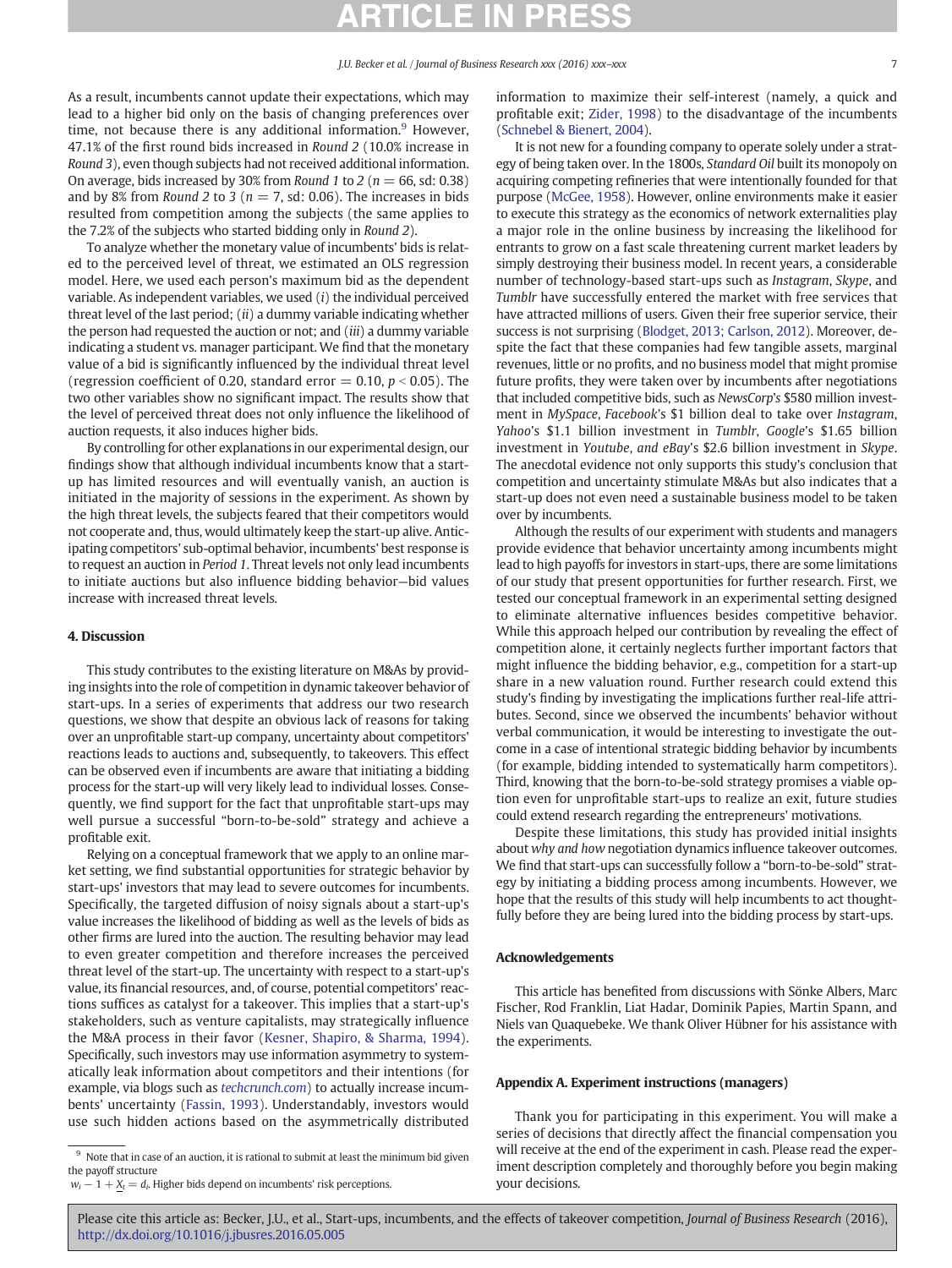<span id="page-7-0"></span>Note: Each participant will receive € 20 regardless of the outcome of the experiment. This is not part of the actual experiment and can be seen as reward for showing up today.

## A.1. Initial situation

You are the manager of a large film studio and get wind of a start-up business (that is, a business new to the market) that provides free downloads of movies off the internet. Their offer is well-received and the customer base is growing rapidly. The main goal of the start-up is to be purchased. You must decide if you want to purchase the startup, and if so, how much you are willing to pay for it. The purchase holds risks as well as opportunities. You also know that the start-up cannot stay afloat for long without financial input (i.e., buy-out). You have a total of 3 competitors.

## A.2. Phase 1: Make your decision

The decision phase will last for at most 3 periods. After Period 3, the start-up will disappear from the market if no auction has taken place for its purchase. The experiment will then end. In each period, you must decide if:

- 1) you ignore the start-up and refuse to initiate an auction for its purchase, or
- 2) you are interested in its purchase and initiate the auction.

You have 2 min to make your decision. If you fail to submit a choice, it will be assumed that you wish to ignore the start-up. If none of the 4 competitors choose to initiate an auction, the next period begins. (E.g.: All participants ignore the start-up in Period 1; Period 2 begins. All ignore it in Period 2; Period 3 begins...). Your balance is reduced by € 5 after each period.

If no auction has taken place by the end of Period 3, the experiment ends. Each competitor/participant receives  $\epsilon$  50 cash-their balance after Period 3. This is in addition to the  $\epsilon$  20 show-up compensation.

|          | Balance (in $\epsilon$ ) |
|----------|--------------------------|
| Period 1 | 60                       |
| Period 2 | 55                       |
| Period 3 | 50                       |

# A.3. Phase 2: Auction

If at least one participant chooses to initiate an auction, an auction begins. (E.g. all participants ignore the start-up in Period 1; Period 2 begins. A participant chooses to initiate an auction in Period 2, an auction begins.) All 4 competitors can participate in the auction for the start-up once it has been initiated. The minimum bid is  $\epsilon$  10. All bids must be placed in (multiples of)  $\in$  1 increments and are not to exceed the respective balance (not including the  $\epsilon$  20 start-up fee). The balance depends on the period in which the auction is initiated. For example, if the auction begins in Period 1,  $\epsilon$  60 is available. Should the auction begin in Period 2,  $\epsilon$  55 is available. You have two choices:

- 1) do not place a bid, or
- 2) place a bid for the start-up purchase.

You have 2 min to make this decision. If you fail to make a choice, it is assumed that you do not wish to place a bid. Remember that each bid is binding!! After the first auction, you will be informed if a highest bid has been placed. However, you will not receive any further information about the highest bid. Then, you have two choices:

- 1) do not place a further bid (the first bid remains valid), or
- 2) place a higher bid in an attempt to purchase the start-up.

If the highest bidder is not outbid, s/he purchased the start-up  $(price = bid)$ . If the highest bidder is outbid, participants are informed once again and a second auction round begins. The procedure is repeated until no new bids arrive with a maximum of three bidding rounds. If there are a number of identical highest bids, a lottery takes place. The participant who purchases the start-up receives the following payoff:

### $Payoff = (BankaccountBalance of the period – bid for the start–up)$  $+$  chancegainorloss.

The start-up's revenues are uncertain; a chance to gain or to lose exists. The revenue is drawn from an equally distributed interval of whole numbers. The following table shows the smallest and largest possible values (minimum and maximum) for this factor "chance."

|                     |                          | Uncertain value of start-up for buyer |                          |
|---------------------|--------------------------|---------------------------------------|--------------------------|
| Auction started:    | Balance (in $\epsilon$ ) | Minimum (in $\epsilon$ )              | Maximum (in $\epsilon$ ) |
| Period 1            | 60                       | $-20$                                 | 15                       |
| Period <sub>2</sub> | 55                       | $-20$                                 | 20                       |
| Period 3            | 50                       | $-20$                                 | 25                       |

Note: A negative win (balance less that  $\epsilon$  0) will be offset by the show-up compensation.

If an auction takes place and you are not the winner, your account balance is reduced to the values presented in the following table. You will then receive this payout in addition to the  $\epsilon$  20 start-up fee. The experiment ends with the purchase of the start-up.

| Auction started: | Balance for non-buyers (in $\epsilon$ ) |
|------------------|-----------------------------------------|
| Period 1         | 30                                      |
| Period 2         | 25                                      |
| Period 3         | 20                                      |

### Appendix B. Questions before start of the experiment (managers)

- 1. Do you understand the structure and timing of this experiment? Please use a scale from 1 ("I don't understand anything") to 5 ("I understand every aspect").
- 2. Is the following statement correct, or not?
- "There are three decision periods regardless of auction requests." [correct/incorrect]
- 3. Is the following statement correct, or not?
- "At the end of each period, an auction is started automatically." [correct/incorrect]
- 4. In an auction that starts at the end of Period 1 the highest bid is  $\epsilon$  30 and the start-up is bought. What are the minimum and the maximum payment to the buyer of the start-up excluding the show-up fee?  ${\min:} \in 10/\text{max:} \in 45$

# **References**

- Abbink, K., Irlenbusch, B., Pezanis-Christou, P., Rockenbach, B., Sadrieh, A., & Selten, R. (2005). [An experimental test of design alternatives for the British 3G/UMTS auction.](http://refhub.elsevier.com/S0148-2963(16)30304-6/rf0005) [European Economic Review](http://refhub.elsevier.com/S0148-2963(16)30304-6/rf0005), 49(2), 505–530.
- Abrahamson, E., & Fombrun, C. J. (1994). [Macrocultures: Determinants and consequences.](http://refhub.elsevier.com/S0148-2963(16)30304-6/rf0010) [Academy of Management Review](http://refhub.elsevier.com/S0148-2963(16)30304-6/rf0010), 19(4), 728–755.
- Aktas, N., de Bodt, E., & Roll, R. (2010). [Negotiations under the threat of an auction.](http://refhub.elsevier.com/S0148-2963(16)30304-6/rf0015) Journal [of Financial Economics](http://refhub.elsevier.com/S0148-2963(16)30304-6/rf0015), 98(2), 241–255.
- Armstrong, A., & Hagel, J. (1996). [The real value of ON-LINE communities.](http://refhub.elsevier.com/S0148-2963(16)30304-6/rf0020) Harvard [Business Review](http://refhub.elsevier.com/S0148-2963(16)30304-6/rf0020), 74(3), 134–141.
- Berkovitch, E., & Khanna, E. (1991). [A theory of acquisition markets: Mergers versus](http://refhub.elsevier.com/S0148-2963(16)30304-6/rf0025) [tender offers, and golden parachutes.](http://refhub.elsevier.com/S0148-2963(16)30304-6/rf0025) Review of Financial Studies, 4, 149–174. Betton, S., Eckbo, B. E., & Thorburn, K. S. (2008). [Corporate takeovers. In B. E. Eckbo \(Ed.\),](http://refhub.elsevier.com/S0148-2963(16)30304-6/rf0030)
- Handbook of corporate fi[nance: Empirical corporate](http://refhub.elsevier.com/S0148-2963(16)30304-6/rf0030) finance. Amsterdam: Elsevier.
- Betton, S., Eckbo, B. E., & Thorburn, K. S. (2009). [Merger negotiations and the toehold](http://refhub.elsevier.com/S0148-2963(16)30304-6/rf0035) puzzle. [Journal of Financial Economics](http://refhub.elsevier.com/S0148-2963(16)30304-6/rf0035), 91(2), 158–178.